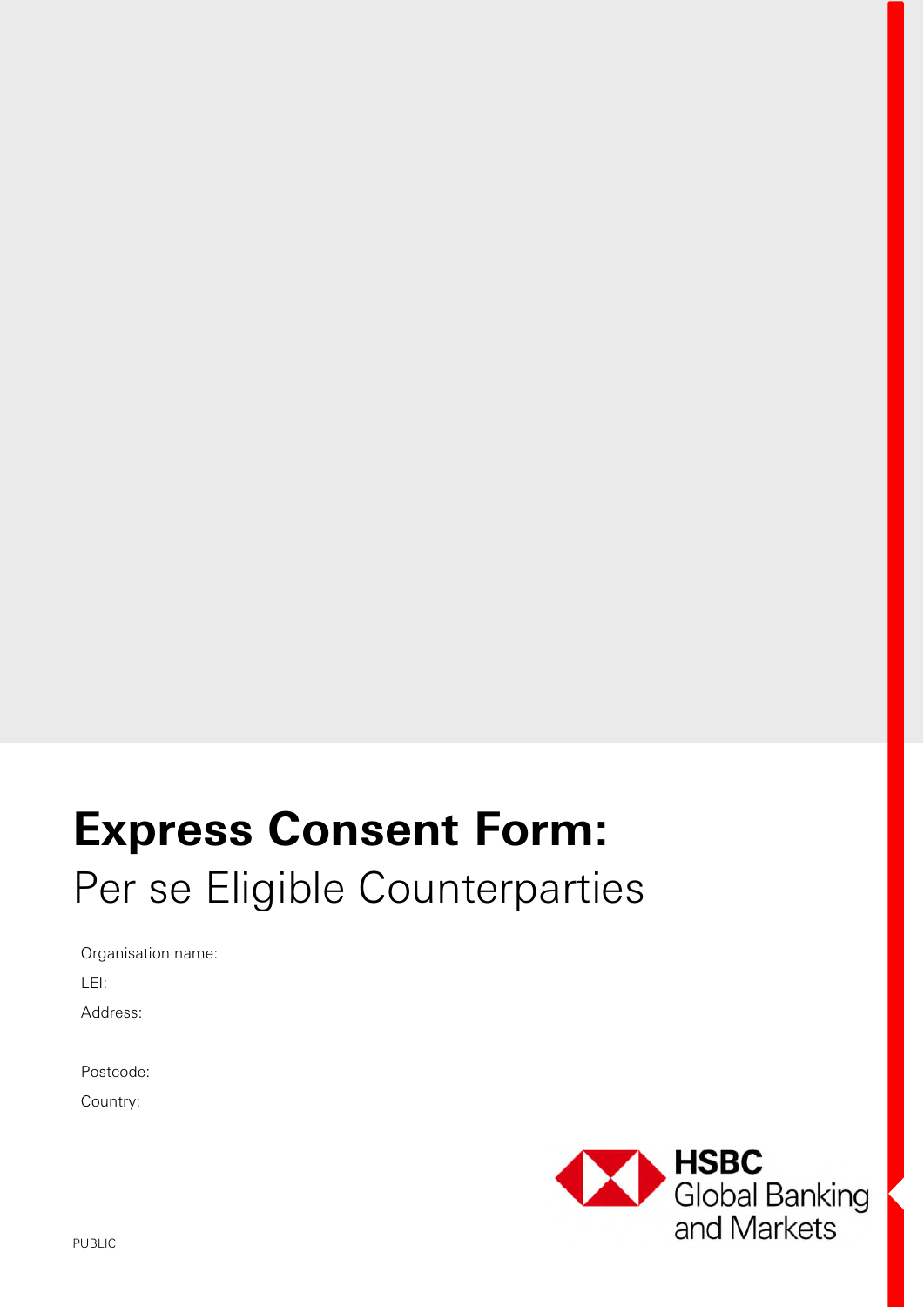# 1. Introduction and Interpretation

- **1.1.** In order to do Global Banking and Markets business with you, we need to receive certain express consents. We kindly request that you read the following then sign and return this form to provide the requested express consents.
- **1.2.** This form also notifies you how we have classified you as a client. In this form, HSBC Bank plc acting through its Global Banking and Markets businesses may be referred to as "HSBC", "we" or "our".

## **1.3. Any terms not defined in this Express Consent Form are defined in the glossary to the UK Financial Conduct Authority ("FCA") Handbook.**

# 2. Your Client Classification

- **2.1.** In order to determine the obligations, we owe you in the course of our business in Global Banking and Markets, we must classify you under the (recast) Markets in Financial Instruments Directive 2014/65/EU ("**MiFID II**"), as implemented into UK law, and FCA rules.
- **2.2.** We propose that your classification is an **Eligible Counterparty** in relation to the following Eligible Counterparty Business.
- **2.3.** Eligible Counterparty Business is defined as:
	- (a) dealing on own account, execution of orders on behalf of clients or reception and transmission of orders,
	- (b) any ancillary service directly related to a service or activity referred to in (a), or
	- (c) arranging in relation to business which is not MiFID or equivalent third country firm business,

but only to the extent that the service or activity is carried on with or for an eligible counterparty.

- **2.4.** This is because we understand that you are one of the following:
	- an investment firm,
	- a credit institution,
	- an insurance company,
	- a UCITS or the management company of a UCITS,
	- a pension fund or the management company of a pension fund,
	- other financial institution authorised or regulated under European Union law or under the national law of an EEA State,
	- a national government or its corresponding office including a public body that deals with public debt at a national level,
	- a central bank, or
	- a supranational organisation.
- **2.5.** For all non-Eligible Counterparty Business, HSBC will treat you as a Professional Client.
- **2.6.** The above shall include entities authorised or regulated by a third country.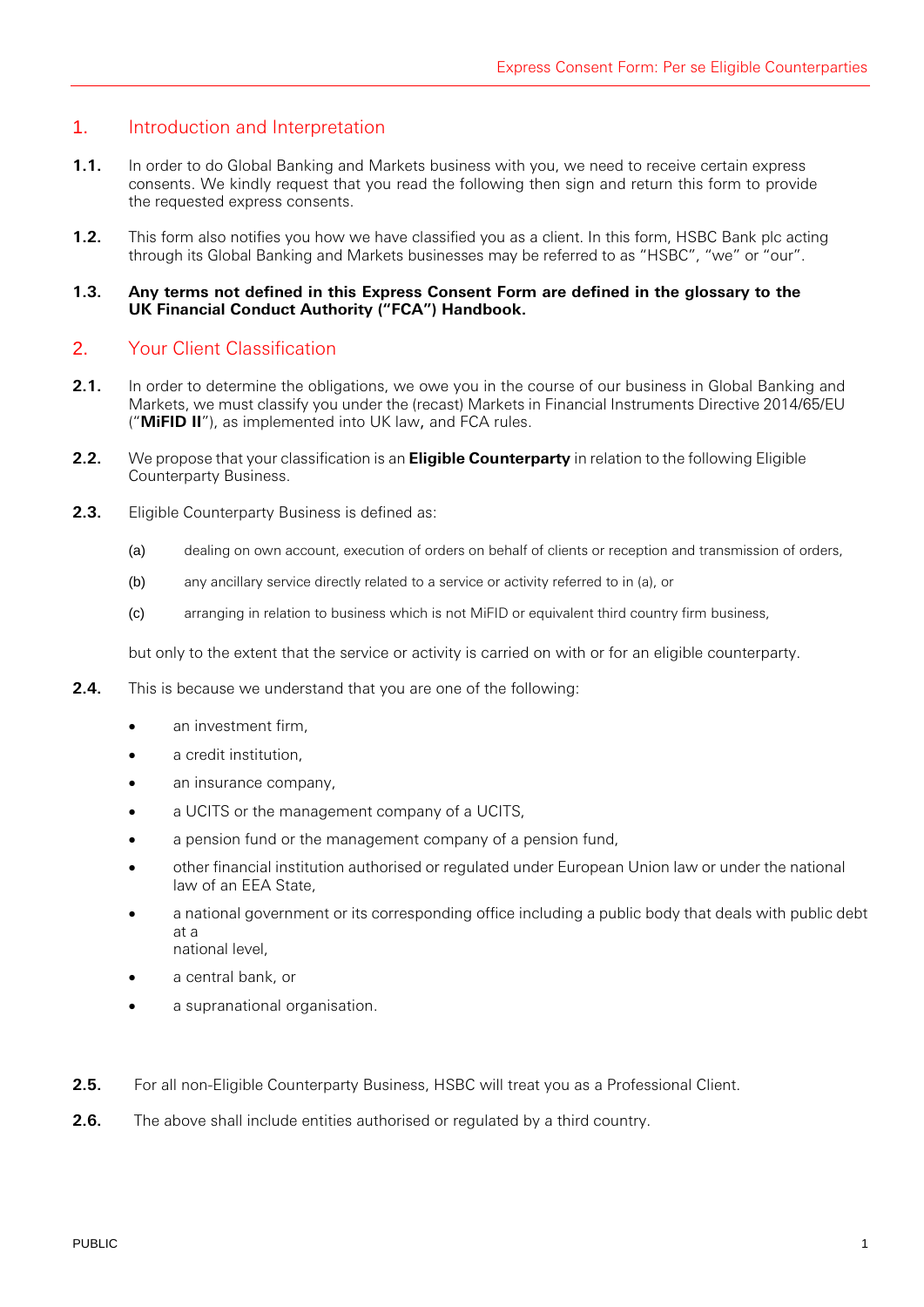# 3. Express Consents

# **3.1. Client Limit Order Consent**

A Trading Venue is defined as a Regulated Market, Multilateral Trading Facility ("MTF") or an Organised Trading Facility ("OTF"), as each is defined in MiFID II.

**By signing this form, where you place a client Limit Order with HSBC in shares which are admitted to trading on a Regulated Market or traded on a Trading Venue and that order is not immediately executed under prevailing market conditions, you expressly instruct us not to immediately make the order public where we consider it appropriate.** 

We are seeking consent under Article 28(2) MiFID II and FCA rules.

## **3.2. Consent to execute your orders outside a Trading Venue**

**By signing this form, you hereby consent that HSBC may execute your orders outside a Trading Venue ("OTC Consent").** 

## **3.3. Costs and Charges**

**Where required by applicable law or regulation, we shall provide you in good time with appropriate information with regard to all costs and charges related to the services and transactions we undertake with you. Without prejudice to these obligations, you agree to the fullest extent permissible under applicable law and regulation to a limited application of the detailed information requirements on costs and associated charges.** 

We are seeking this consent under Article 50(1) of the MiFID II Delegated Regulation and FCA rules.

### **3.4. Consent to the provision of information personally addressed to you by way of electronic mail and HSBC websites**

**By signing this form, you hereby consent that HSBC may provide information personally addressed to you by way of a durable medium other than paper (such as by way of email and/or an appropriate HSBC website) and confirm that the following electronic mail address should be used:** 

We are seeking this consent under Article 3(1) of the MiFID II Delegated Regulation and certain other laws and regulations relating to the provision of information by way of a durable medium other than paper, including FCA rules.

#### **3.5. Consent to the provision of information not personally addressed to you by way of website**

**By signing this form, you hereby consent that HSBC may provide certain information not personally addressed to you by way of HSBC's websites and such other website as you are notified of by HSBC.** 

We are seeking this consent under Article 3(2) of the MiFID II Delegated Regulation and certain other laws and regulations relating to the provision of information by way of a website, including FCA rules.